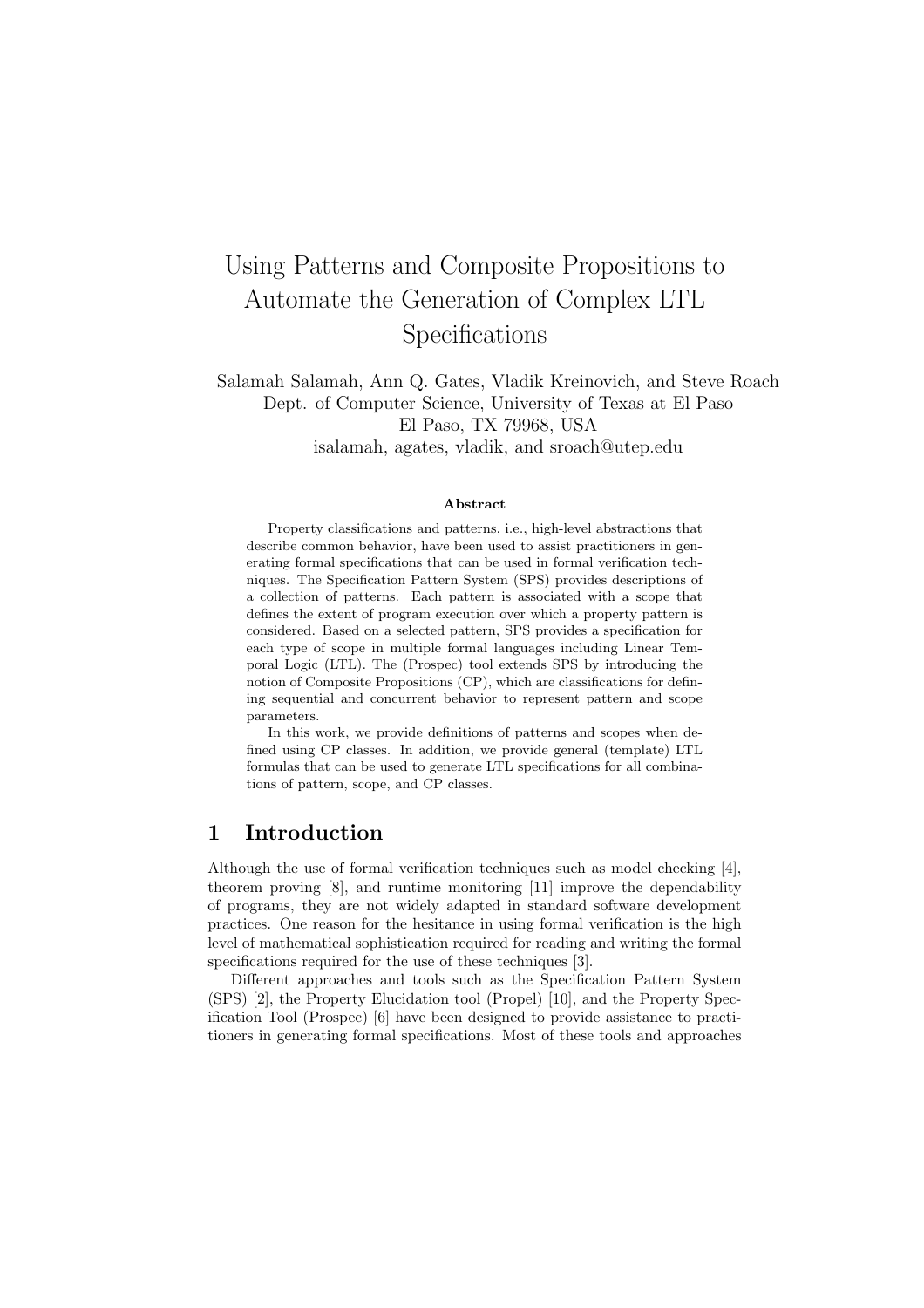support the generation of formal specifications in multiple formalizations. The notions of patterns, scopes, and composite propositions (CP) have been identified as ways to assist users in defining formal properties. Patterns capture the expertise of developers by describing solutions to recurrent problems. Scopes on the other hand, allow the user to define the portion of execution where a pattern is to hold.

The aforementioned tools take the user's specifications and provide formal specifications that matches the selected pattern and scope in multiple formalizations. SPS for example provides specifications in Linear Temporal Logic (LTL) and computational Tree Logic (CTL) among others, while Propel provides formal specifications in the form of a finite automaton. Finally, Prospec provides specifications in Future Interval Logic (FIL) and Meta-Event Definition Language (MEDL). These tools however, do not support the generation of specifications that use CP in LTL. The importance of LTL stems from its expressive power and the fact that it is widely used in multiple formal verification tools. This work provides a set of template LTL formulas that can be used to specify a wide range of properties in LTL.

The paper is organized as follows: Section 2 provides the background related information including description of LTL and the work that has been done to support the generation of formal specifications. Section 3 highlights the problems of generating formal specifications in LTL. Sections 4 and 5 provide the general formal definitions of patterns and scopes that use CP. Section 6 motivates the need for three new LTL operators to simplify the specifications and provides the formal definition of one of these operators (the other two are defined in the Appendix). Last, the general LTL template formulas for the different scopes are described followed by summary and future work.

## 2 Background

#### 2.1 Linear Temporal Logic

Linear Temporal Logic (LTL) is a prominent formal specification language that is highly expressive and widely used in formal verification tools such as the model checkers SPIN [4], NUSMV [1], and Java Path-Finder [5]. LTL is also used in the runtime verification of Java programs [11].

Formulas in LTL are constructed from elementary propositions and the usual Boolean operators for *not*, and, or, imply (neg,  $\wedge$ ,  $\vee$ ,  $\rightarrow$ , respectively). In addition, LTL allows for the use of the temporal operators next  $(X)$ , eventually  $(\diamond),$ always  $(\Box)$ , until,  $(U)$ , weak until  $(W)$ , and release  $(R)$ . in this work, we only use the first four of these operators. These formulas assume discrete time, i.e., states  $s = 0, 1, 2, \ldots$  The meaning of the temporal operators is straightforward. The formula XP holds at state s if P holds at the next state  $s + 1$ . PUQ is true at state s, if there is a state  $s' \geq s$  at which Q is true and, if s' is such a state, then P is true at all states  $s_i$  for which  $s \leq s_i < s'$ . The formula  $\circ P$  is true at state s if P is true at some state  $s' \geq s$ . Finally, the formula  $\Box P$  holds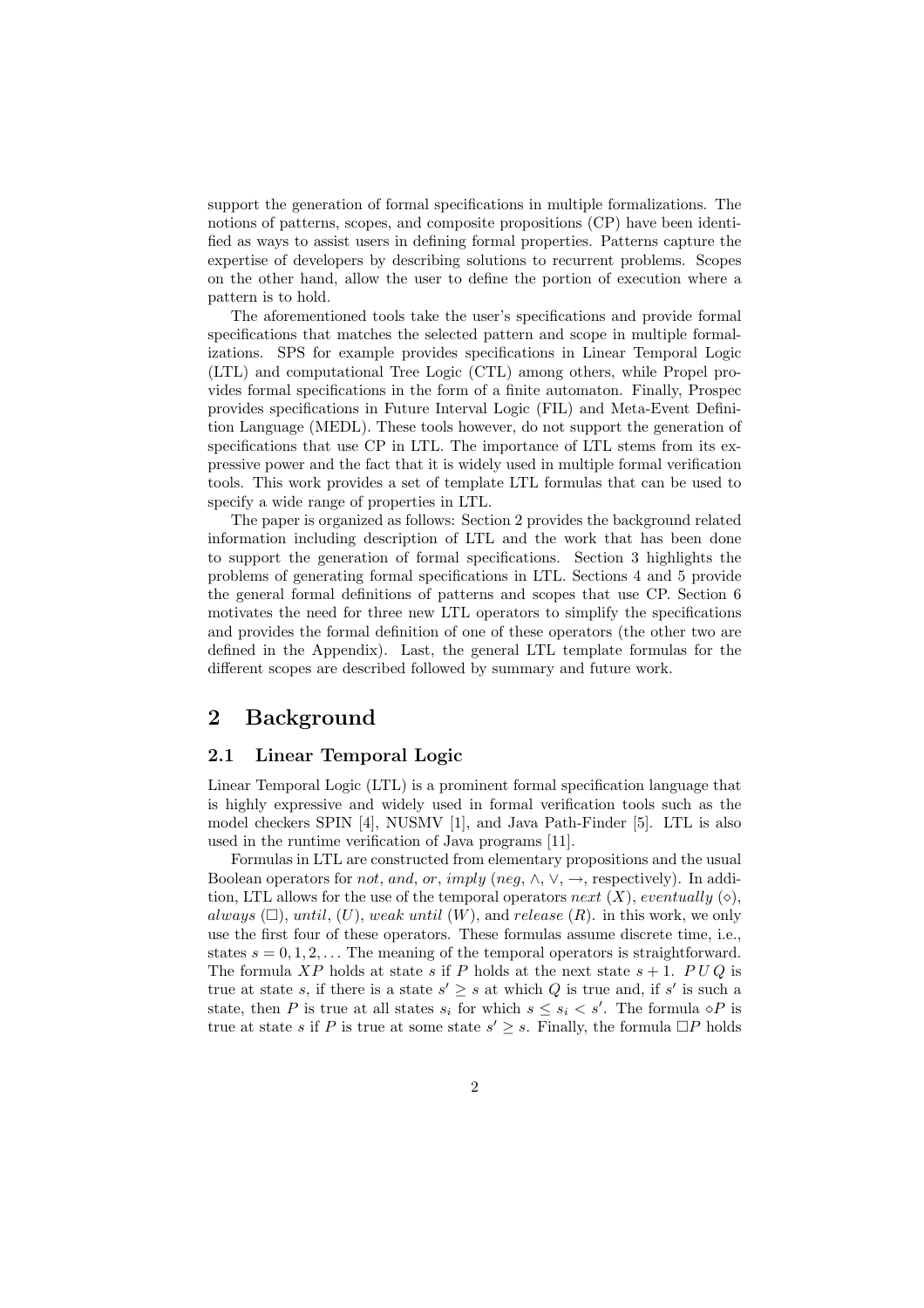at state s if P is true at all moments of time  $s' \geq s$ . Detailed description of LTL is provided by Manna et al. [7].

#### 2.2 Specification Pattern System (SPS)

Writing formal specification, particularly those involving time, is difficult. The Specification Pattern System [2] provides patterns and scopes to assist the practitioner in formally specifying software properties. These patterns and scopes were defined after analyzing a wide range of properties from multiple industrial domains (i.e., security protocols, application software, and hardware systems). Patterns capture the expertise of developers by describing solutions to recurrent problems. Each pattern describes the structure of specific behavior and defines the pattern's relationship with other patterns. Patterns are associated with scopes that define the portion of program execution over which the property holds.

The main patterns defined by SPS are: universality, absence, existence, precedence, and response. The following is a descriptions of these patterns.

- Absence(P): To describe a portion of a system's execution that is free of certain event or state (P).
- Universality(P): To describe a portion of a system's execution which contains only states that have the desired property (P). Also known as Henceforth and Always.
- Existence(P): To describe a portion of a system's execution that contains an instance of certain events or states (P). Also known as Eventually.
- $Precedence(P,Q):$  To describe relationships between a pair of events/states where the occurrence of the first (Q) is a necessary precondition for an occurrence of the second (P). We say that an occurrence of the second is enabled by an occurrence of the first.
- Response( $P, Q$ ): To describe cause-effect relationships between a pair of events/states. An occurrence of the first (P), the cause, must be followed by an occurrence of the second (Q), the effect. Also known as Follows and Leads-to.

In SPS, each pattern is associated with a *scope* that defines the extent of program execution over which a property pattern is considered. There are five types of scopes defined in SPS: Global, Before R, After L, Between L And  $R$ , and  $After L Until R$ . Global denotes the entire program execution;  $Before$ R denotes the execution before the first time the condition R holds;  $After L$ denotes execution after the first time L holds; Between L And R denotes the execution between intervals defined by  $L$  and  $R$ ; and  $After L Until$  denotes the execution between intervals defined by  $L$  and  $R$  and, in the case when  $R$  does not occur, until the end of execution.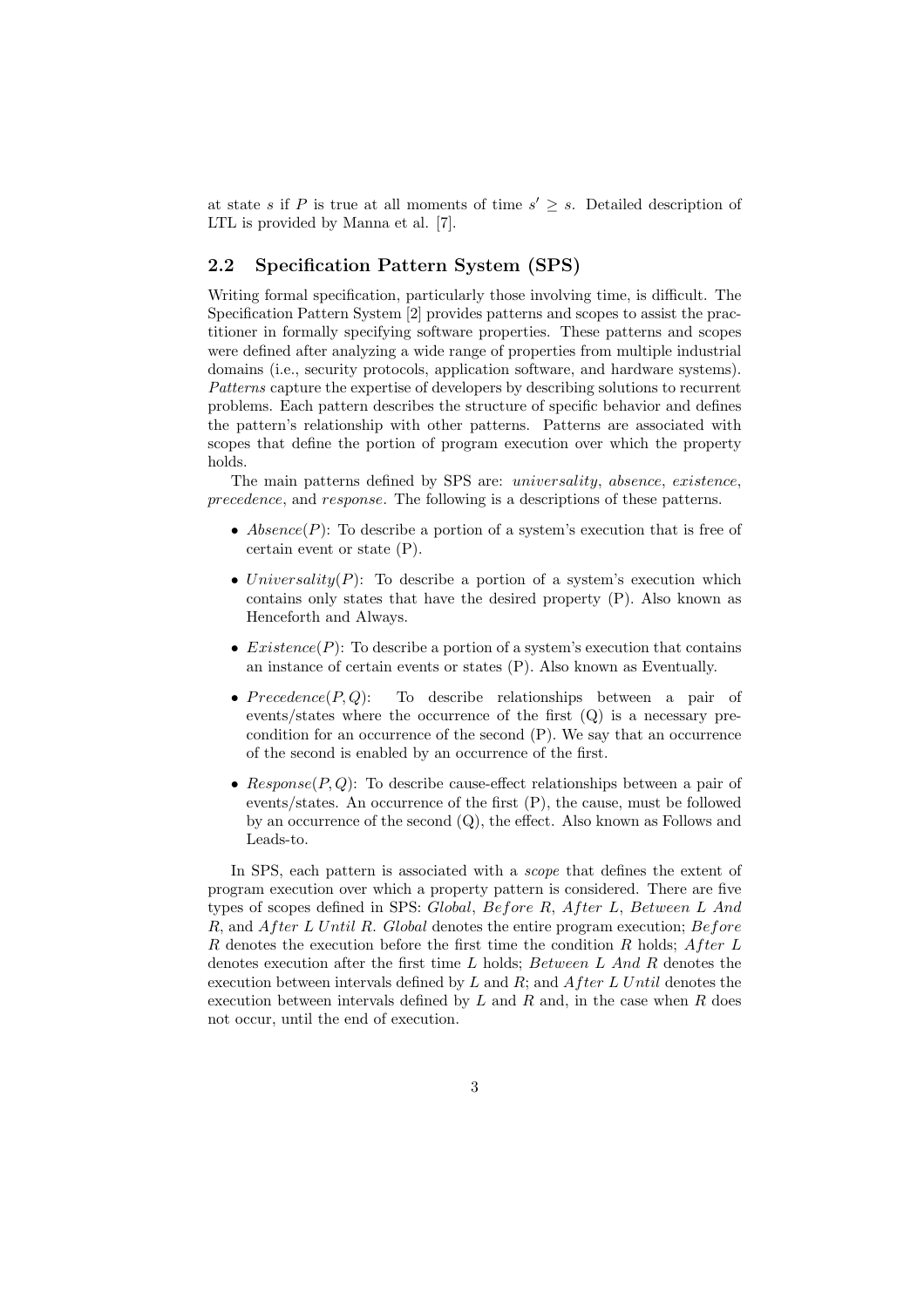For an example of the use of patterns and scopes to specify properties, consider the following property [12]: "When a connection is made to the SMTP server, all queued messages in the Outbox mail will be transferred to the server." This property can be described using the " $Existence(P)$ " pattern within the "Before  $R$ " scope, where  $P$  is "a connection is made to the SMTP server", and R is "all queued messages in the Outbox mail are transferred to the server". The LTL formula for this pattern and scope as provide by the SPS website [12] is: " $(\Box \neg R) \vee (\neg R U (P \wedge \neg R))$ "

A disadvantage of SPS is that, in most pattern and scopes, it only allows for the definition of static properties as it does not provide the mechanism to define patterns and scopes using multiple propositions. In SPS, When a pattern or scope parameter is associated with multiple propositions, the user is responsible for defining the relations among these propositions. In addition, SPS does not provide general formal semantics for patterns and scopes that can be used to formalize these patterns and scopes in multiple languages of varying expressive power.

#### 2.3 Composite Propositions (CP)

The idea of CP was introduced by Mondragon et al. [6] to allow for patterns and scopes to be defined using multiple propositions. In practical applications, we often need to describe properties where one or more of the pattern or scope parameters are made of multiple propositions, i.e., composite propositions (CP). For example, the property that every time data is sent at state  $s_i$  the data is read at state  $s_1 \geq s_i$ , the data is processed at state  $s_2$ , and data is stored at state  $s_3$ , can be described using the  $Existence(P)$  pattern within the Between  $L$  and  $R$  scope. In this example  $L$  stands for "data is sent",  $R$  stands for 'date is stored' and  $P$  is composed of  $p_1$  and  $p_2$  (data is read and data is processed, respectively).

To describe such patterns, Mondragon et al. [6] extended SPS by introducing a classification for defining sequential and concurrent behavior to describe pattern and scope parameters. Specifically, the work formally described several types of CP classes and provided formal descriptions of these CP classes in LTL. Table 1. provides the semantics of the CP classes in LTL. The C and E subscripts in Table 1 describe whether the propositions in the CP class are asserted as conditions or events respectively. A proposition defined as a condition holds in one or more consecutive states. A proposition defined as event means that there is an instant at which the proposition changes value in two consecutive states. This paper adds to the CP classes defined in Table 1 the auxiliary CP classes of type Hold. These CP classes are described in Table 2 and are used in the the definitions of the general LTL formulas in Section 7.

Although Mondragon et al. defined these CP classes, the work did not describe how formal specifications in LTL can be derived using these definitions. The following section highlights the difficulties in generating LTL specification using the CP classes.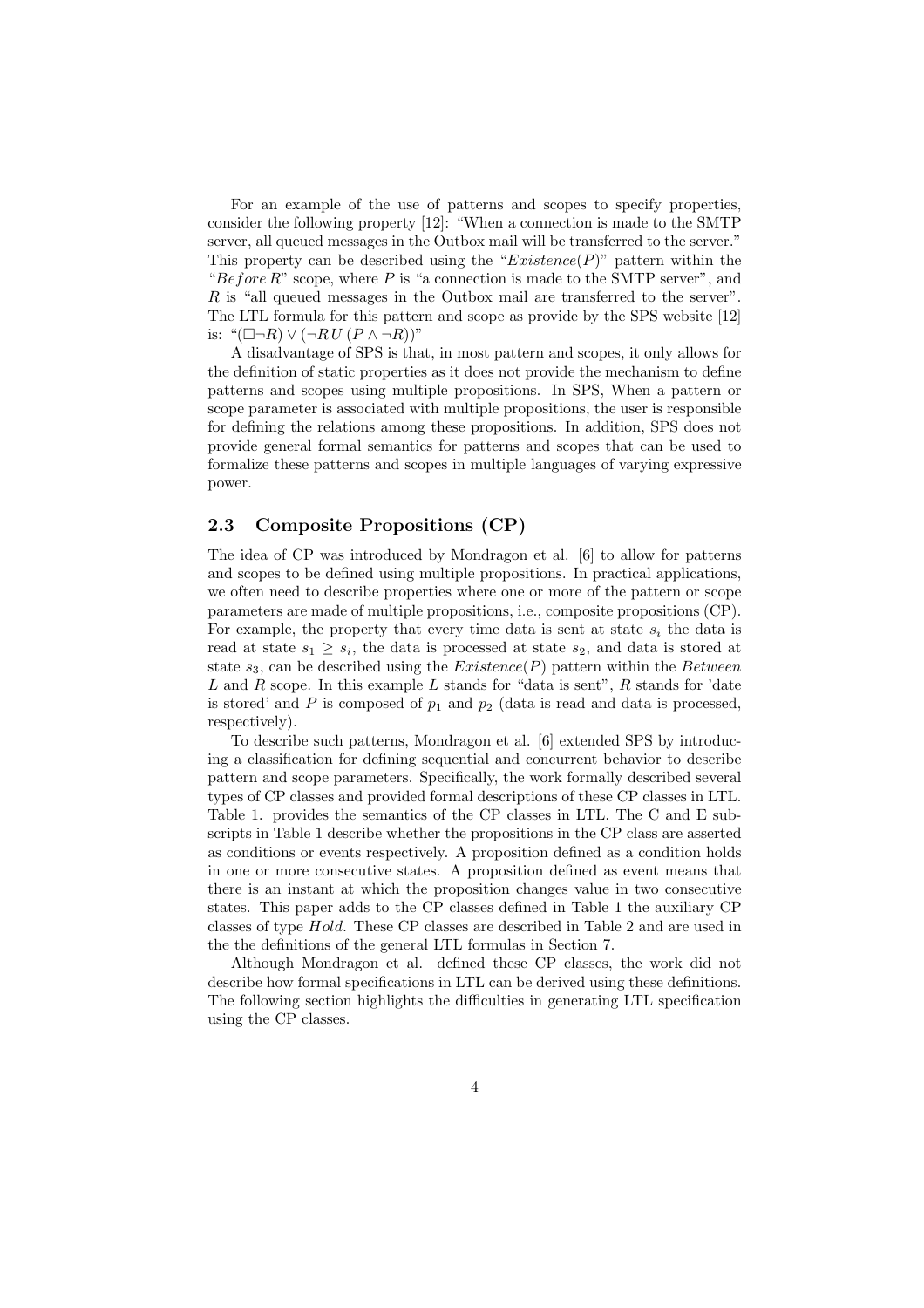Table 1: Description of CP Classes in LTL

| CP Class                | LTL Description $(P^{LTL})$                                                                                                                                                             |
|-------------------------|-----------------------------------------------------------------------------------------------------------------------------------------------------------------------------------------|
| AtLeastOne <sub>C</sub> | $p_1 \vee \ldots \vee p_n$                                                                                                                                                              |
| $AtLeastOne_E$          | $(\neg p_1 \land \ldots \land \neg p_n) \land ((\neg p_1 \land \ldots \land \neg p_n) U (p_1 \lor \ldots \lor p_n))$                                                                    |
| $Parallel_C$            | $p_1 \wedge \ldots \wedge p_n$                                                                                                                                                          |
| $Parallel_{E}$          | $(\neg p_1 \land \ldots \land \neg p_n) \land ((\neg p_1 \land \ldots \land \neg p_n) U (p_1 \land \ldots \land p_n))$                                                                  |
| $Consecutive_C$         | $(p_1 \wedge X(p_2 \wedge (\ldots (\wedge Xp_n)) \ldots))$                                                                                                                              |
| $Consecutive_E$         | $(\neg p_1 \land \ldots \land \neg p_n) \land ((\neg p_1 \land \ldots \land \neg p_n) U (p_1 \land \neg p_2 \land \ldots \land \neg p_n \land X (p_2 \land \neg p_3 \land$              |
|                         | $\ldots \wedge \neg p_n \wedge X(\ldots \wedge X(p_{n-1} \wedge \neg p_n \wedge Xp_n)) \ldots))$                                                                                        |
| $Eventual_C$            | $(p_1 \wedge X(\neg p_2 U(p_2 \wedge X(\ldots \wedge X(\neg p_{n-1} U(p_{n-1} \wedge X(\neg p_n U p_n))))\ldots))))$                                                                    |
| $Eventual_F$            | $(\neg p_1 \wedge \ldots \wedge \neg p_n) \wedge ((\neg p_1 \wedge \ldots \wedge \neg p_n) U (p_1 \wedge \neg p_2 \wedge \ldots \wedge \neg p_n \wedge ((\neg p_2 \wedge \ldots \wedge$ |
|                         | $\neg p_n) U (p_2 \wedge \neg p_3 \wedge \ldots \wedge \neg p_n \wedge (\ldots \wedge (p_{n-1} \wedge \neg p_n \wedge (\neg p_n \cup p_n)) \ldots))))$                                  |

Table 2: Description of CP Classes of type Hold in LTL

| CP Class                | LTL Description $(P^{LTL})$                                                                                                                                                      |
|-------------------------|----------------------------------------------------------------------------------------------------------------------------------------------------------------------------------|
| AtLeastOne <sub>H</sub> | $p_1 \vee \ldots \vee p_n$                                                                                                                                                       |
| $Parallel_H$            | $p_1 \wedge \ldots \wedge p_n$                                                                                                                                                   |
| $Consecutive_{H}$       | $(p_1 \wedge \neg p_2 \wedge \ldots \wedge \neg p_n \wedge X(p_2 \wedge \neg p_3 \wedge \ldots \wedge \neg p_n \wedge X(\ldots \wedge X(p_{n-1} \wedge \neg p_n \wedge$          |
|                         | $(Xp_n))\ldots)$                                                                                                                                                                 |
| $Eventual_H$            | $(p_1 \wedge \neg p_2 \wedge \ldots \wedge \neg p_n \wedge ((\neg p_2 \wedge \ldots \wedge \neg p_n) U (p_2 \wedge \neg p_3 \wedge \ldots \wedge \neg p_n \wedge (\ldots \wedge$ |
|                         | $(p_{n-1} \wedge \neg p_n \wedge (\neg p_n U p_n)) \dots)))$                                                                                                                     |

## 3 Problem With Direct Substitution

Although SPS provides LTL formulas for basic patterns and scopes (ones that use single, "atomic", propositions to define L, R, P, and Q) and Mondragon et al. provided LTL semantics for the CP classes as described in Table 1., in most cases it is not adequate to simply substitute the LTL description of the CP class into the basic LTL formula for the pattern and scope combination. Consider the following property: "The delete button is enabled in the main window only if the user is logged in as administrator and the main window is invoked by selecting it from the Admin menu.". This property can be described using the  $Existence(Eventual_C(p_1, p_2))$   $Before(r)$  where  $p_1$  is "the user logged in as an admin",  $p_2$  is "the main window is invoked", and r is "the delete button is enabled". As mentioned above, the LTL formula for the  $Existence(P) Before(R)$  is " $(\Box \neg R) \vee (\neg R U (P \wedge \neg R))$ ", and the LTL formula for the CP class  $Eventual_C$ , as described in Table 1, is  $(p_1 \wedge X(\neg p_2 U p_2))$ . By replacing P by  $(p_1 \wedge X(\neg p_2 U p_2))$  in the formula for the pattern and scope, we get the formula: " $(\Box \neg R) \vee (\neg R U ((p_1 \wedge X (\neg p_2 U p_2)) \wedge \neg R))$ " This formula however, asserts that either  $R$  never holds or  $R$  holds after the formula  $(p_1 \wedge X(\neg p_2 U p_2))$  becomes true. In other words, the formula asserts that it is an acceptable behavior if R ("the delete button is enabled") holds after  $p_1$ ("the user logged in as an admin") holds and before  $p_2$  ("the main window is invoked") holds, which should not be an acceptable behavior.

As seen by the above example, the temporal nature of LTL and its operators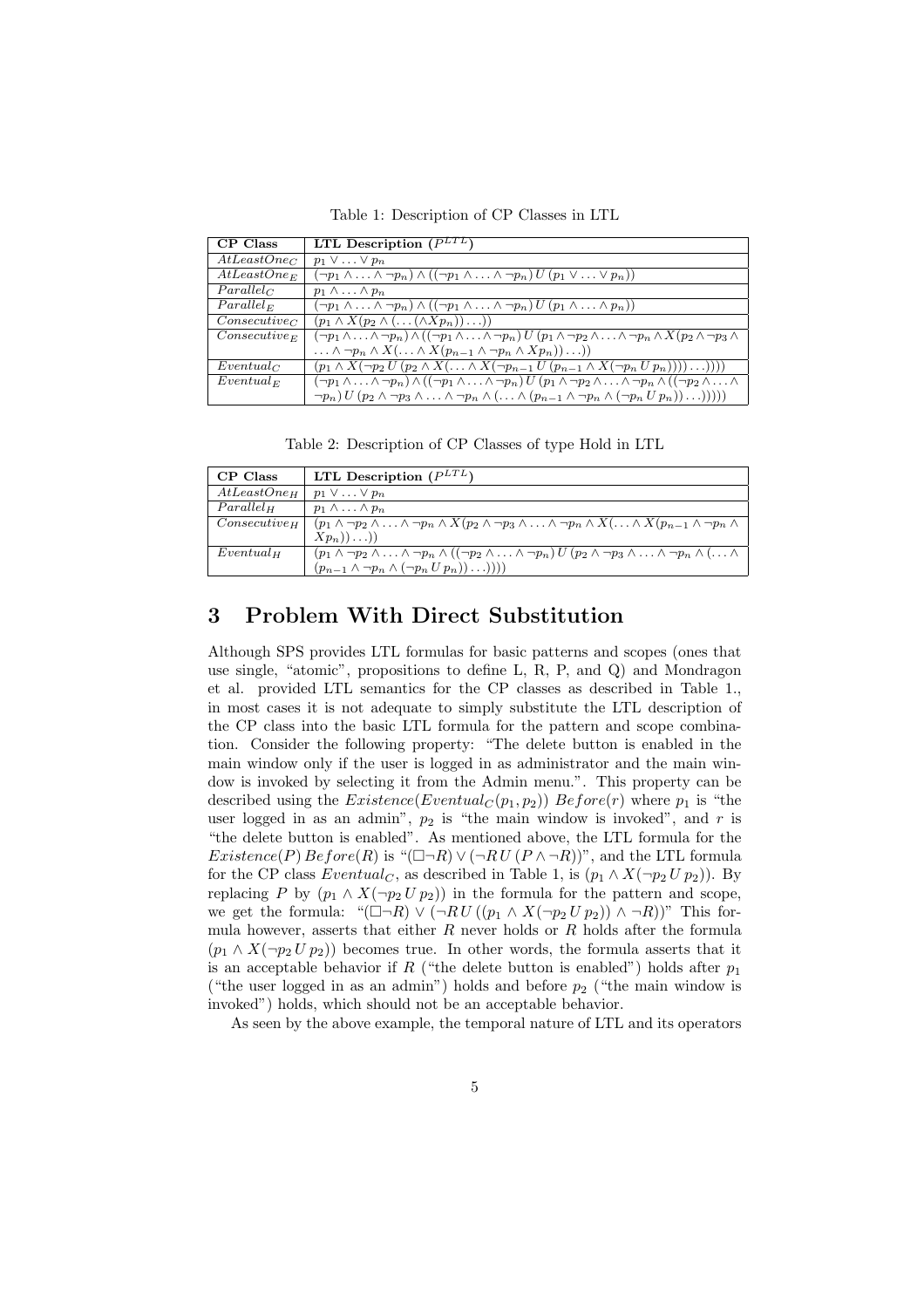means that direct substitution could lead to the description of behaviors that do not match the actual intent of the specifier. For this reason, it is necessary to provide abstract LTL formulas that can be used as templates for the generation of LTL specifications for all patterns, scopes, and CP classes combinations, which is the goal of this paper.

## 4 Patterns Defined With Composite Propositions

As we mentioned in Section 2.2, Dwyer et al. defined the notions of patterns and scopes to assist in the definition of formal specifications. Patterns provide common solutions to recurring problems, and scopes define the extent of program execution where the pattern is evaluated. In this work we are concerned with the following patterns: the absence of  $P$ , the existence of  $P$ ,  $Q$  precedes P, Q strictly precedes P, and Q responds to P.

Note that the strict precedence pattern was defined by Mondragon et al. [6], and it represents a modification of the precedence pattern as defined by Dwyer et al. The following subsections describe these patterns when defined using single and composite propositions.

The absence of  $P$  means that the (single or composite) property  $P$  never holds, i.e., for every state  $s$ ,  $P$  does not hold at  $s$ . In the case of CP classes, this simply means that  $P^{LTL}$  (as defined in Table 1 for each CP class) is never true. The LTL formula corresponding to the absence of  $P$  is:

 $\Box\neg P^{LTL}$ 

The existence of  $P$  means that the (single or composite) property  $P$  holds at some state s in the computation. In the case of CP classes, this simply means that  $P^{LTL}$  is true at some state of the computation. The LTL formula corresponding to the existence of  $P$  is:

 $\diamond P^{LTL}$ 

For single proposition, the meaning of "precedes", "strictly precedes", and "responds" is straightforward:

- q precedes  $p$  means that every time the property  $p$  holds, the property  $q$ must hold either in a previous state or at the same state;
- q strictly precedes p means that every time the property p holds, the property  $q$  must hold in a previous state;
- q responds to p means that every time the property p holds, the property q must hold either at the same state or at a later state.

To extend the above meanings to CP, we need to explain what "after" and "before" mean for the case of CP. While single propositions are evaluated in a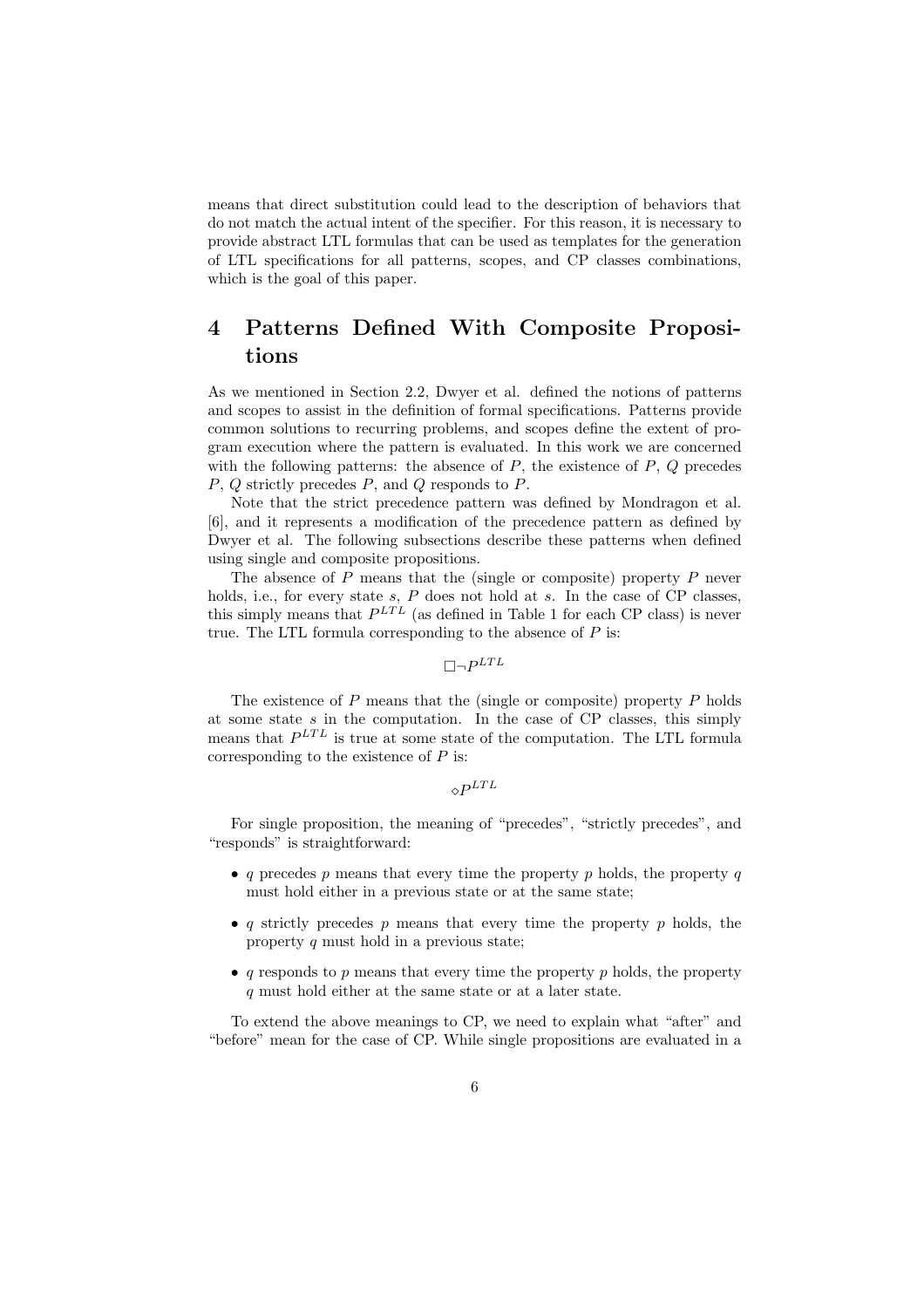single state, CP, in general, deal with a sequence of states or a time interval (this time interval may be degenerate, i.e., it may consist of a single state). Specifically, for every CP  $P = T(p_1, \ldots, p_n)$ , there is a beginning state  $b_P$ the first state in which one of the propositions  $p_i$  becomes true, and an ending state  $e_P$  – the first state in which the condition T is fulfilled. For example, for Consecutive<sub>C</sub>, the ending state is the state  $s + (n-1)$  when the last statement  $p_n$  holds; for  $AtLeastOne<sub>C</sub>$ , the ending state is the same as the beginning state – it is the first state when one of the propositions  $p_i$  holds for the first time.

For each state s and for each CP  $P = T(p_1, \ldots, p_n)$  that holds at this state s, we will define the beginning state  $b_P (s)$  and the ending state  $e_P (s)$ . The following is a description of  $b<sub>P</sub>$  and  $e<sub>P</sub>$  for the CP classes of types condition and event defined in Table 1 (to simplify notations, wherever it does not cause confusion, we will skip the state s and simply write  $b_P$  and  $e_P$ ):

- For the CP class  $P = AtLeastOne_C(p_1, \ldots, p_n)$  that holds at state s, we take  $b_P(s) = e_P(s) = s$ .
- For the CP class  $P = AtLeastOne_E(p_1, \ldots, p_n)$  that holds at state s, we take, as  $e_P(s)$ , the first state  $s' > s$  at which one of the propositions  $p_i$ becomes true and we take  $b_P(s) = (e_P(s) - 1)$ .
- For the CP class  $P = Parallel_C(p_1, \ldots, p_n)$  that holds at state s, we take  $b_P(s) = e_P(s) = s.$
- For the CP class  $P = Parallel_E(p_1, \ldots, p_n)$  that holds at state s, we take, as  $e_P(s)$ , the first state  $s' > s$  at which all the propositions  $p_i$  become true and we take  $b_P(s) = (e_P(s) - 1)$ .
- For the CP class  $P = Consecutive_C(p_1, \ldots, p_n)$  that holds at state s, we take  $b_P(s) = s$  and  $e_P(s) = s + (n - 1)$ .
- For the CP class  $P = \text{Consecutive}_E(p_1, \ldots, p_n)$  that holds at state s, we take, as  $b_P(s)$ , the last state  $s' > s$  at which all the propositions were false and in the next state the proposition  $p_1$  becomes true, and we take  $e_P(s) = s' + (n).$
- For the CP class  $P = Eventually(p_1, \ldots, p_n)$  that holds at state s, we take  $b_P(s) = s$ , and as  $e_P(s)$ , we take the first state  $s_n > s$  in which the last proposition  $p_n$  is true and the previous propositions  $p_2, \ldots, p_{n-1}$  were true at the corresponding states  $s_2, \ldots, s_{n-1}$  for which  $s \lt s_2 \lt \ldots \lt s_n$  $s_{n-1} < s_n$ .
- For the CP class  $P = Eventually(p_1, \ldots, p_n)$  that holds at state s, we take as  $b_P(s)$ , the last state state  $s_1$  at which all the propositions were false and in the next state the first proposition  $p_1$  becomes true, and as  $e_P(s)$ , the first state  $s_n$  in which the last proposition  $p_n$  becomes true.

Using the notions of beginning and ending states, we can give a precise definitions of the Precedence, Strict Precedence, and Response patterns with Global scope: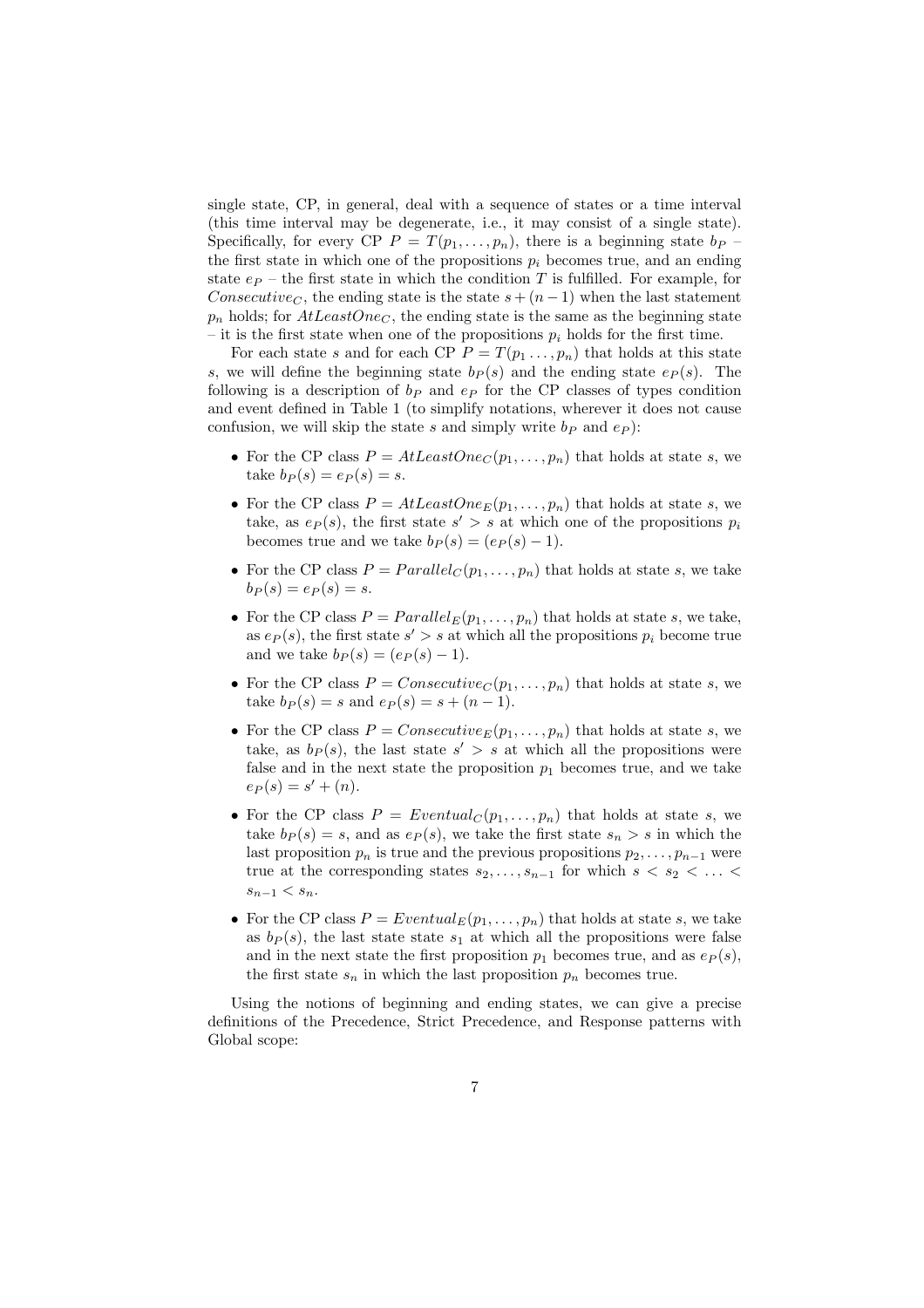**Definition 1** Let P and Q be CP classes. We say that Q precedes P if once P holds at some state s, then Q also holds at some state s' for which  $e_Q(s') \leq$  $b_P(s)$ . This simply indicates that Q precedes P iff the ending state of Q is the same as the beginning state of  $P$  or it is a state that happens before the beginning state of P.

**Definition 2** Let P and Q be CP classes. We say that  $Q$  strictly precedes P if once  $P$  holds at some state  $s$ , then  $Q$  also holds at some state  $s'$  for which  $e_Q(s') < b_P(s)$ . This simply indicates that Q strictly precedes P iff the ending state of Q is a state that happens before the beginning state of P.

**Definition 3** Let P and Q be CP classes. We say that  $Q$  responds to P if once  $P$  holds at some state  $s$ , then  $Q$  also holds at some state  $s'$  for which  $b_Q(s') \geq e_P(s)$ . This simply indicates that Q responds to P iff the beginning state of Q is the same as the ending state of P or it is a state that follows the ending state of P.

## 5 Non-Global Scopes Defined With Composite Propositions

So far we have discussed patterns within the "Global" scope. In this Section, we provide a formal definition of the other scopes described in Section 2.2.

We start by providing formal definitions of scopes that use CP as their parameters.<sup>1</sup>

- For the "Before  $R$ " scope, there is exactly one scope the interval  $[0, b_R(s_f))$ , where  $s_f$  is the first state when R becomes true. Note that the scope contains the state where the computation starts, but it does not contain the state associated with  $b_R(s_f)$ .
- For the scope "After  $L$ ", there is exactly one scope the interval  $[e_L(s_f), \infty)$ , where  $s_f$  is the first state in which L becomes true. This scope, includes the state associated with  $e_L(s_f)$ .
- For the scope "Between L and R", a scope is an interval  $[e_L(s_L), b_R(s_R)]$ , where  $s_L$  is the state in which L holds and  $s_R$  is the first state  $> e_L(s_L)$ when  $R$  becomes true. The interval contains the state associated with  $e_L(s_L)$  but not the state associated with  $b_R(s_R)$ .
- For the scope "After  $L$  Until  $R$ ", in addition to scopes corresponding to "Between L and R", we also allow a scope  $[e_L(s_L), \infty)$ , where  $s_L$  is the state in which L holds and for which R does not hold at state  $s > e_L(s_L)$ .

Using the above definitions of scopes made up of CP, we can now define what it means for a CP class to hold within a scope.

<sup>1</sup>These definitions use the notion of beginning state and ending state as defined in Section 4.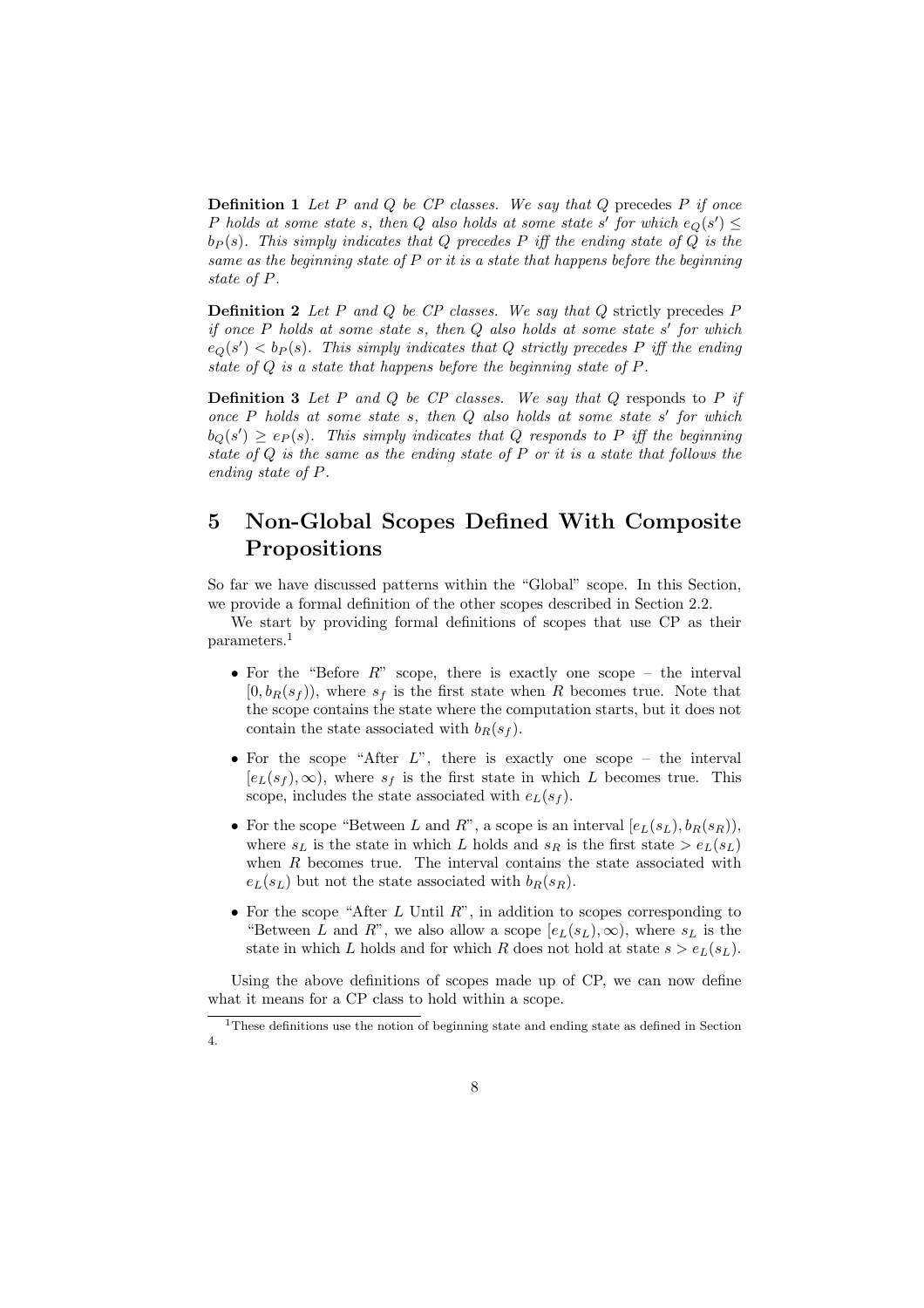Table 3: Description of Patterns Within Scopes

| Pattern    | Description)                                                                      |
|------------|-----------------------------------------------------------------------------------|
| Existence  | We say that there is an existence of P within a scope S if P s-holds at some      |
|            | state within this scope.                                                          |
| Absence    | We say that there is an absence of P within a scope S if P never s-holds at       |
|            | any state within this scope.                                                      |
| Precedence | We say that Q precedes P within the scope s if once $P$ s-holds at some state     |
|            | s, then Q also s-holds at some state s' for which $e_Q(s') \leq b_P(s)$ .         |
| Strict     | We say that Q strictly precedes P within the scope s if once P s-holds at         |
| Precedence | some state s, then Q also s-holds at some state s' for which $e_O(s') < b_P(s)$ . |
| Response   | We say that Q responds to P within the scope s if once $P$ s-holds at some        |
|            | state s, then Q also s-holds at some state s' for which $b_O(s') \geq e_P(s)$ .   |

**Definition 4** Let  $P$  be a  $CP$  class, and let  $S$  be a scope. We say that  $P$  s-holds (meaning, P holds in the scope S) in S if  $P^{LTL}$  holds at state  $s_p \in S$  and  $e_P(s_P) \in S$  (i.e. ending state  $e_P(s_p)$  belongs to the same scope S).

Table 3 provides a formal description of what it means for a pattern to hold within a scope.

Now that we have defined what it means for a pattern to hold within the different types of scopes, we are ready to provide the LTL description of the five patterns within the scopes ("Before  $R$ ", "After  $L$ ", "Between  $L$  And  $R$ ", and "After  $L$  Until  $R$ ").

## 6 Need for New Operations

To describe LTL formulas for the patterns and scopes with CP, we need to define new "and" operations. These operations will be used to simplify the specification of the LTL formulas in Section 7.

In non-temporal logic, the formula  $A \wedge B$  simply means that both A and B are true. In particular, if we consider a non-temporal formula  $A$  as a particular case of LTL formulas, then A means simply that the statement A holds at the given state, and the formula  $A \wedge B$  means that both A and B hold at this same state.

In general a LTL formula  $A$  holds at state  $s$  if some "subformulas" of  $A$ hold in s and other subformulas hold in other states. For example, the formula  $p_1 \wedge Xp_2$  means that  $p_1$  holds at the state s while  $p_2$  holds at the state s+1; the formula  $p_1 \wedge X \diamond p_2$  means that  $p_1$  holds at state s and  $p_2$  holds at some future state  $s_2 > s$ , etc. The statement  $A \wedge B$  means that different subformulas of A hold at the corresponding different states but B only holds at the original state s. For patterns involving CP, we define an "and" operation that ensures that B holds at all states in which different subformulas of A hold. For example, for this new "and" operation,  $(p_1 \wedge Xp_2)$  and B would mean that B holds both at the state s and at the state s+1 (i.e. the correct formula is  $(p_1 \wedge B \wedge X(p_2 \wedge B))$ ). Similarly,  $(p_1 \wedge X \diamond p_2)$  and B should mean that B holds both at state s and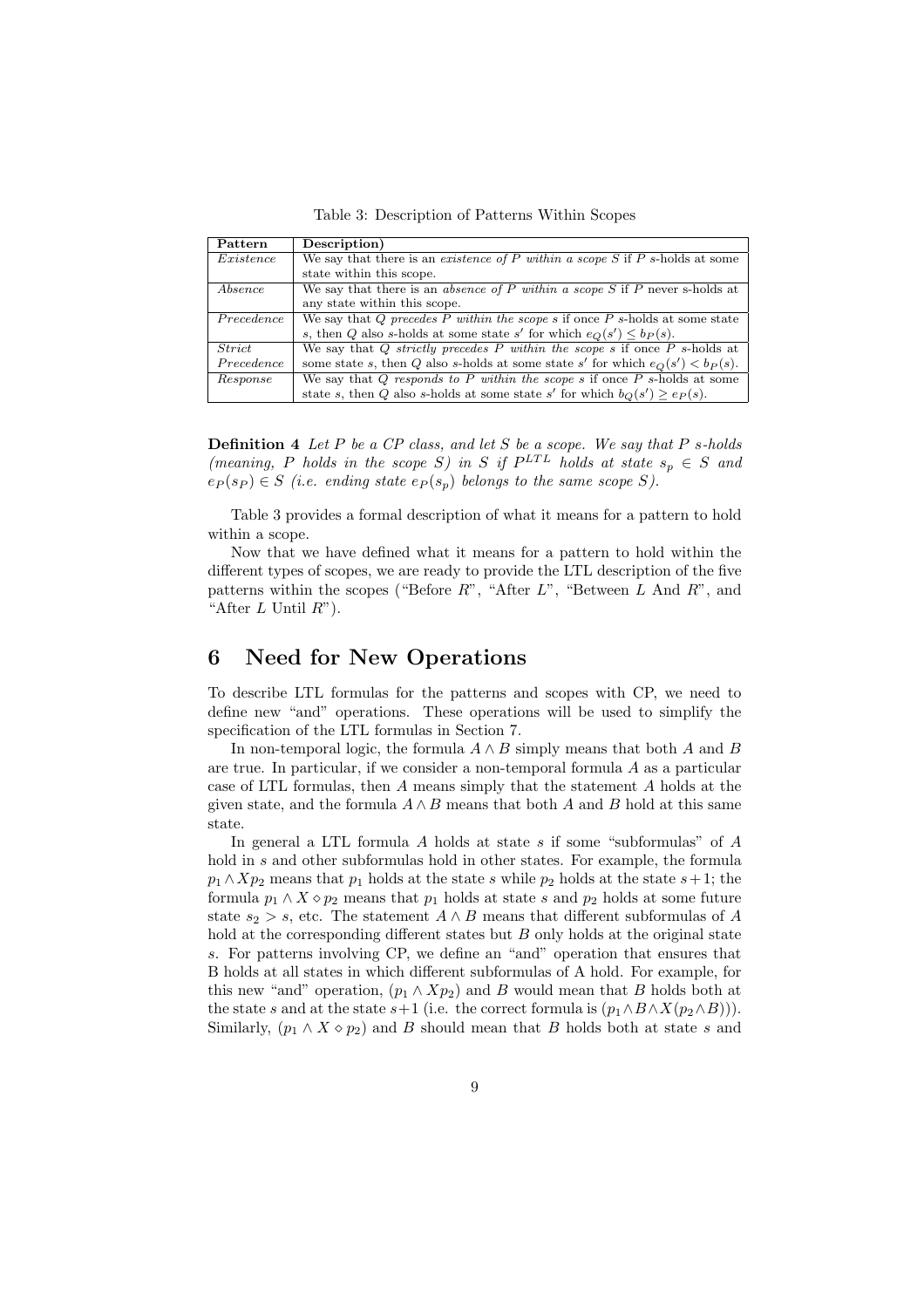at state  $s_2 > s$  when  $p_2$  holds. In other words, we want to state that at the original state s, we must have  $p_1 \wedge B$ , and that at some future state  $s_2 > s$ , we must have  $p_2 \wedge B$ . This can be described as  $(p_1 \wedge B) \wedge X \diamond (p_2 \wedge B)$ .

To distinguish this new "and" operation from the original LTL operation ∧, we will use a different "and" symbol  $\&$  to describe this new operation. However, this symbol by itself is not sufficient since people use & in LTL as well; so, to emphasize that our "and" operation means "and" applied at several different moments of time, we will use a combination  $\&c$  of several  $&$  symbols.

In addition to the original "and"  $A \wedge B$  which means that B holds at the original moment of time t and to the new "repeated and"  $A \&_{r}$ , B meaning that B holds at all moments of time which are relevant for the LTL formula A, we will also need two more operation.

- The new operation  $A \& B$  will indicate that B holds at the last of Arelevant moments of time.
- The new operation  $A \&_{-l} B$  will indicate that B holds at the all A-relevant moments of time except for the last one.

In the following text, we give a formal definition of the  $\&$  peration. The definitions of the two remaining operations are provided in the Appendix. It is important to note that the definition of  $\&_r$  is given for general LTL formulas; for  $&_{-l}$  and  $&_{l}$ , we only give the definition for the particular cases needed in our patterns (i.e, in the cases of "anding" two CP classes)

### 6.1 The New Operator " $\&_r$ "

In logic in general, recursive definitions of a formula lead to a definition of a  $subformula -$  as one of the auxiliary formulas in the construction of a given formula. Specifically, for our definition of LTL formulas, we have the following definition of an immediate subformula which leads to the recursive definition of a subformula.

**Definition 5** A formula P is an immediate subformula of the formulas  $\neg P$ ,  $P \vee Q$ ,  $Q \vee P$ ,  $P \wedge Q$ ,  $Q \wedge P$ ,  $P \rightarrow Q$ ,  $Q \rightarrow P$ ,  $XP$ ,  $\diamond P$ ,  $\Box P$ ,  $P U Q$ , and  $Q U P$ .

#### Definition 6

- A formula  $P$  is its own subformula.
- If a formula  $P$  is an immediate subformula of the formula  $Q$ , then  $P$  is a subformula of Q.
- If P is a subformula of Q and Q is a subformula of R, then P is a subformula of R.
- Nothing else is a subformula.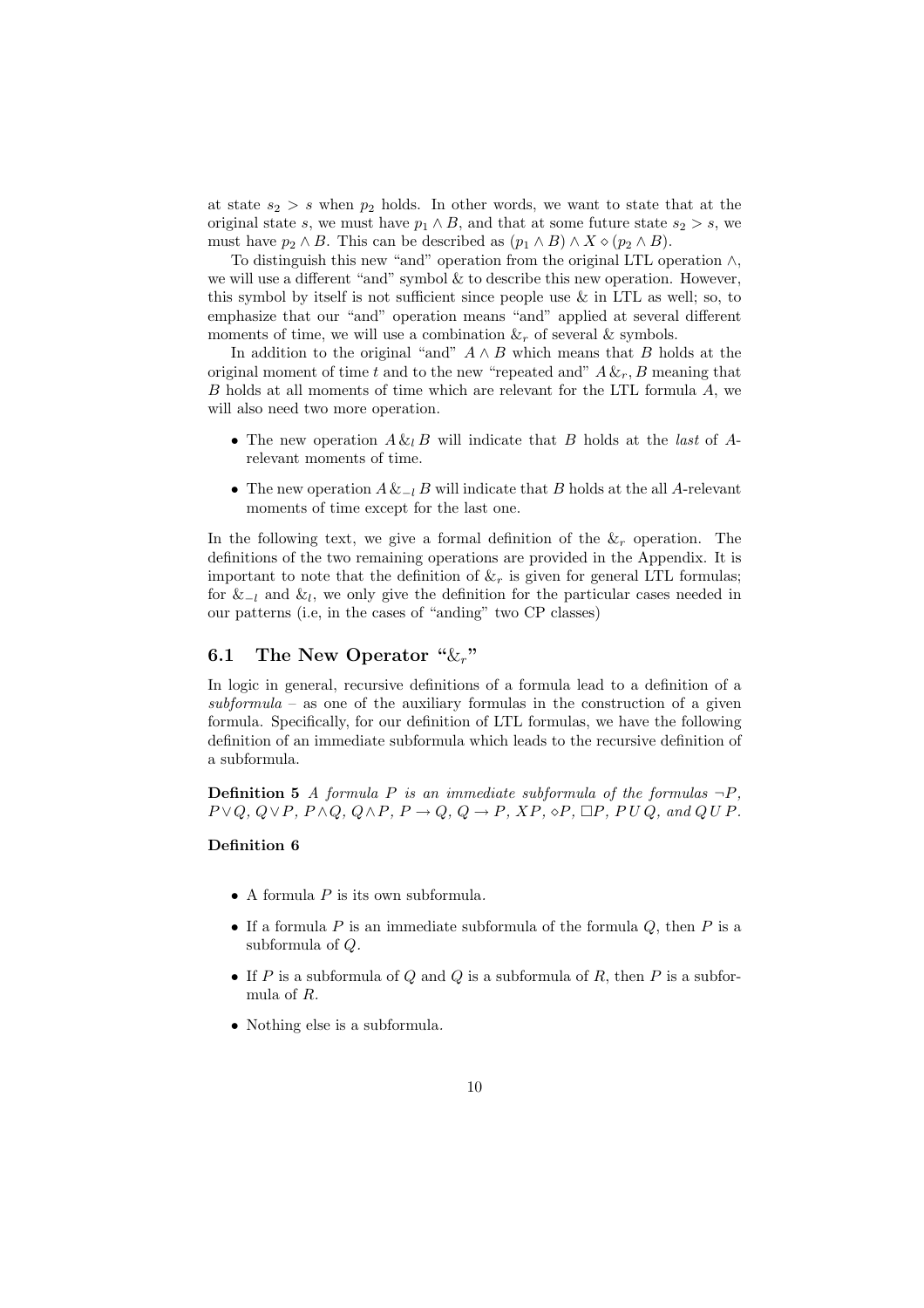#### Definition 7

- An LTL formula that does not contain any LTL temporal operations  $X$ ,  $\diamond$ ,  $\square$ , and U, is called a propositional formula.
- A propositional formula  $P$  that is a subformula of an LTL formula  $Q$  is called a propositional subformula of Q.
- A formula P is called a maximal propositional subformula of the LTL formula Q if it is a propositional subformula of Q and it is not a subformula of any other propositional subformula of Q.

For example, a formula  $\neg p_1$  is a propositional subformula of the LTL formula  $(\neg p_1 \land \neg p_2) \land ((\neg p_1 \land \neg p_2) U (p_1 \lor p_2))$  (another particular case of  $AtLeastOne<sub>E</sub><sup>TTL</sup>$  but it is not its maximal propositional subformula – because it is a subformula of another propositional subformula  $\neg p_1 \wedge \neg p_2$ . On the other hand,  $\neg p_1 \land \neg p_2$  is a maximal propositional subformula.

Now, we are ready to define the construction  $P \&_{r} Q$ . Informally, we replace each maximal propositional subformula  $P'$  of the formula P with  $P' \wedge Q$ .

- If P is a propositional formula, then  $P \&_{r} Q$  is defined as  $P \wedge Q$ .
- If P is not a propositional formula, P is of the type  $\neg R$ , and  $R \&_{r} Q$  is already defined, then  $P \&_{r} Q$  is defined as  $\neg (R \&_{r} Q)$ .
- If P is not a propositional formula, P is of the type  $R \vee R'$ , and formulas  $R \&_{r} Q$  and  $R' \&_{r} Q$  are already defined, then  $P \&_{r} Q$  is defined as  $(R\,\&\, r\,Q) \vee (R'\,\&\, r\,Q).$
- If P is not a propositional formula, P is of the type  $R \wedge R'$ , and formulas  $R \&_{r} Q$  and  $R' \&_{r} Q$  are already defined, then  $P \&_{r} Q$  is defined as  $(R \&_{r} Q) \wedge (R' \&_{r} Q).$
- If P is not a propositional formula, P is of the type  $R \to R'$ , and formulas  $R \&_{r} Q$  and  $R' \&_{r} Q$  are already defined, then  $P \&_{r} Q$  is defined as  $(R \&_{r} Q) \rightarrow (R' \&_{r} Q).$
- If P is of the type  $XR$ , and  $R \&_{r} Q$  is already defined, then  $P \&_{r} Q$  is defined as  $X(R \&_{r} Q)$ .
- If P is of the type  $\circ R$ , and  $R \& R \& R$  is already defined, then  $P \& R \& R$ defined as  $\diamond (R \& r Q)$ .
- If P is of the type  $\Box R$ , and  $R \& R \& Q$  is already defined, then  $P \& R \& Q$  is defined as  $\Box(R\,\&\, r\,Q)$ .
- If P is of the type  $RUR'$ , and formulas  $R \&_{r} Q$  and  $R' \&_{r} Q$  are already defined, then  $P \&_{r} Q$  is defined as  $(R \&_{r} Q) U (R' \&_{r} Q)$ .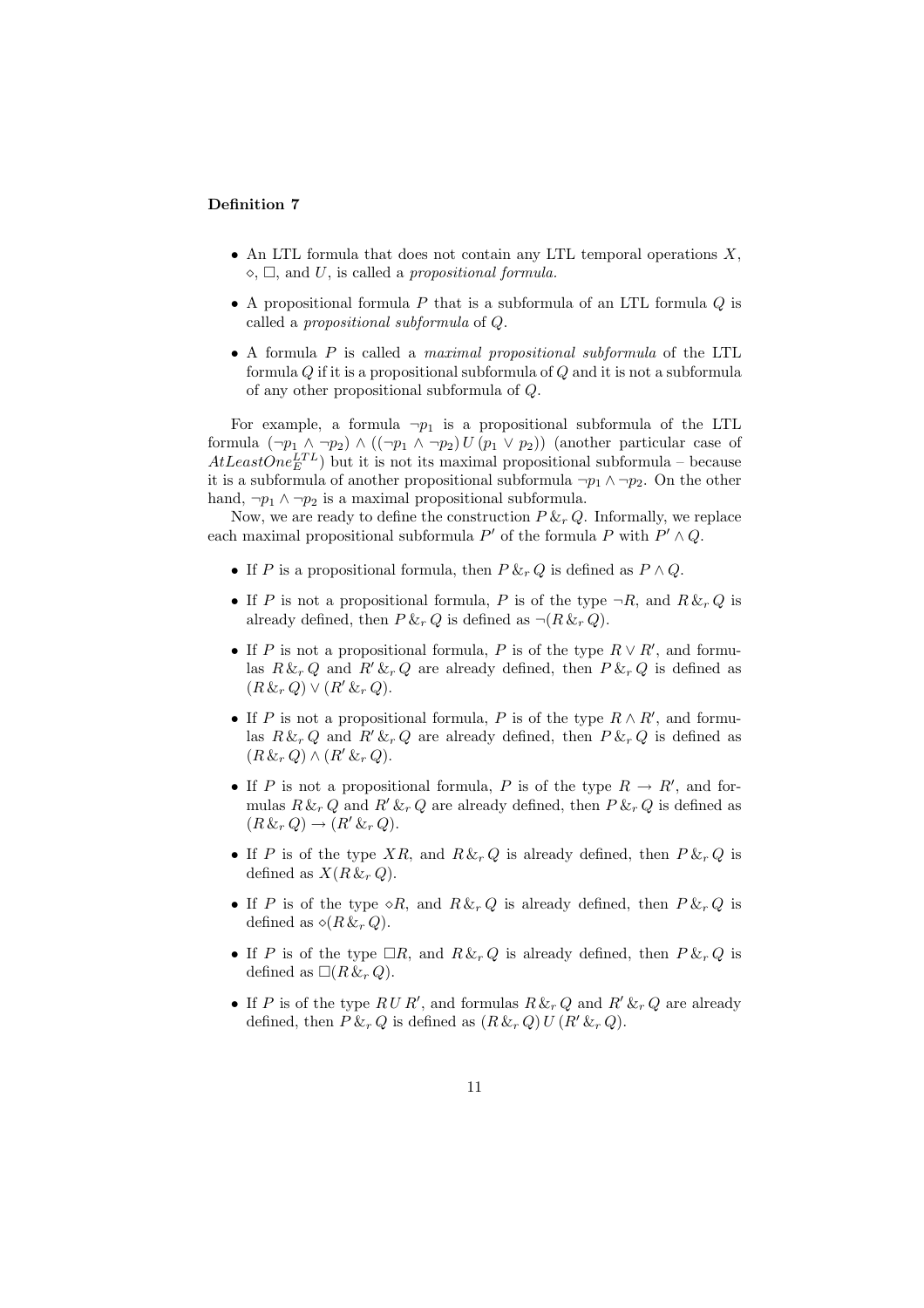Table 4: Template LTL Formulas for Patterns Within Global Scope

| Pattern               | LTL Formula                                                                                                                                                                                                                                                                                                                                                                                                                                                                         |
|-----------------------|-------------------------------------------------------------------------------------------------------------------------------------------------------------------------------------------------------------------------------------------------------------------------------------------------------------------------------------------------------------------------------------------------------------------------------------------------------------------------------------|
| Absence of P          | $\Box \neg P^{LTL}$                                                                                                                                                                                                                                                                                                                                                                                                                                                                 |
| <i>Existence of P</i> | $\circ$ <i>PLTL</i>                                                                                                                                                                                                                                                                                                                                                                                                                                                                 |
| $Q$ Precedes P $C$    | $\bigcap ((\bigcap (Q^{LTL} \& \bigcap P^{LTL}) \vee U P^{LTL})$                                                                                                                                                                                                                                                                                                                                                                                                                    |
| $Q$ Precedes $P_E$    | $\neg((\neg(Q^{LTL}\&_{-l}\neg(\neg p_1\land\ldots\land\neg p_n\land XP^{LTL}_H)))U(\neg p_1\land\ldots\land\neg p_n\land\neg p_n\land\ldots\land\neg p_n\land\neg p_n\land\neg p_n\land\neg p_n\land\neg p_n\land\neg p_n\land\neg p_n\land\neg p_n\land\neg p_n\land\neg p_n\land\neg p_n\land\neg p_n\land\neg p_n\land\neg p_n\land\neg p_n\land\neg p_n\land\neg p_n\land\neg p_n\land\neg p_n\land\neg p_n\land\neg p_n\land\neg p_n\land\neg p_n\land\neg p_n\land\neg p_n\$ |
|                       | $XP_{H}^{LTL}$ )                                                                                                                                                                                                                                                                                                                                                                                                                                                                    |
| Q Strictly            | $\neg((\neg(Q^{LTL} \&_{r} \neg P^{LTL})) U P^{LTL})$                                                                                                                                                                                                                                                                                                                                                                                                                               |
| $Precedes$ $P_C$      |                                                                                                                                                                                                                                                                                                                                                                                                                                                                                     |
| Q Strictly            | $\neg((\neg(Q^{LTL}\&_{r} \neg(\neg p_1 \land \ldots \land \neg p_n \land XP_{H}^{LTL}))) U (\neg p_1 \land \ldots \land \neg p_n \land$                                                                                                                                                                                                                                                                                                                                            |
| $Precedes P_E$        | $XP_{H}^{LTL})$                                                                                                                                                                                                                                                                                                                                                                                                                                                                     |
| $Q$ Responds to $P$   | $\Box (P^{LTL} \rightarrow (P^{LTL} \& l \diamond Q^{LTL}))$                                                                                                                                                                                                                                                                                                                                                                                                                        |

For example, when  $P$  is a formula

 $(\neg p_1 \land \neg p_2 \land \ldots \land \neg p_n) \land ((\neg p_1 \land \neg p_2 \land \ldots \land \neg p_n) U (p_1 \lor p_2 \lor \ldots \lor p_n))$ (general case of  $AtLeastOne<sub>E</sub><sup>LTL</sup>$ ), then  $P \&_{r} Q$  is the formula  $(\neg p_1 \land \neg p_2 \land \ldots \land \neg p_n \land Q) \land ((\neg p_1 \land \neg p_2 \land \ldots \land \neg p_n \land Q) U ((p_1 \lor p_2 \lor \ldots \lor p_n) \land Q))$ 

## 7 General LTL Formulas for Patterns and Scopes With CP

This Section provides the template LTL formulas that can be used to define LTL specifications for all pattern/scope/CP combinations. We start by defining the formulas within the Global and Before R scopes. These formulas will be used to define the formulas for patterns within the remaining scopes as explained in Section 7.2.

### 7.1 Formulas for Patterns Within Global and Before R Scopes

Table 4 and 5 provide the template LTL formulas for patterns within the Global and Before R scopes respectively. Note that the subscripts C and E attached to each CP indicates whether the CP class is of type condition or event, respectively. In the case where no subscript is provided, then this indicates that the type of the CP class is irrelevant and that the formula works for both types of CP classes. Also, in Tables 4-6, the terms  $P^{LTL}$ ,  $L^{LTL}$ ,  $R^{LTL}$ ,  $Q^{LTL}$  refer to the LTL formula representing the CP class as described in Tables 1 and 2.

#### 7.2 Formulas for Patterns Within the Remaining Scopes

Pattern formulas for the scopes "After  $L$ ", "Between  $L$  And  $R$ ", and "After L Until R" can be generated using the formulas for the Global and Before R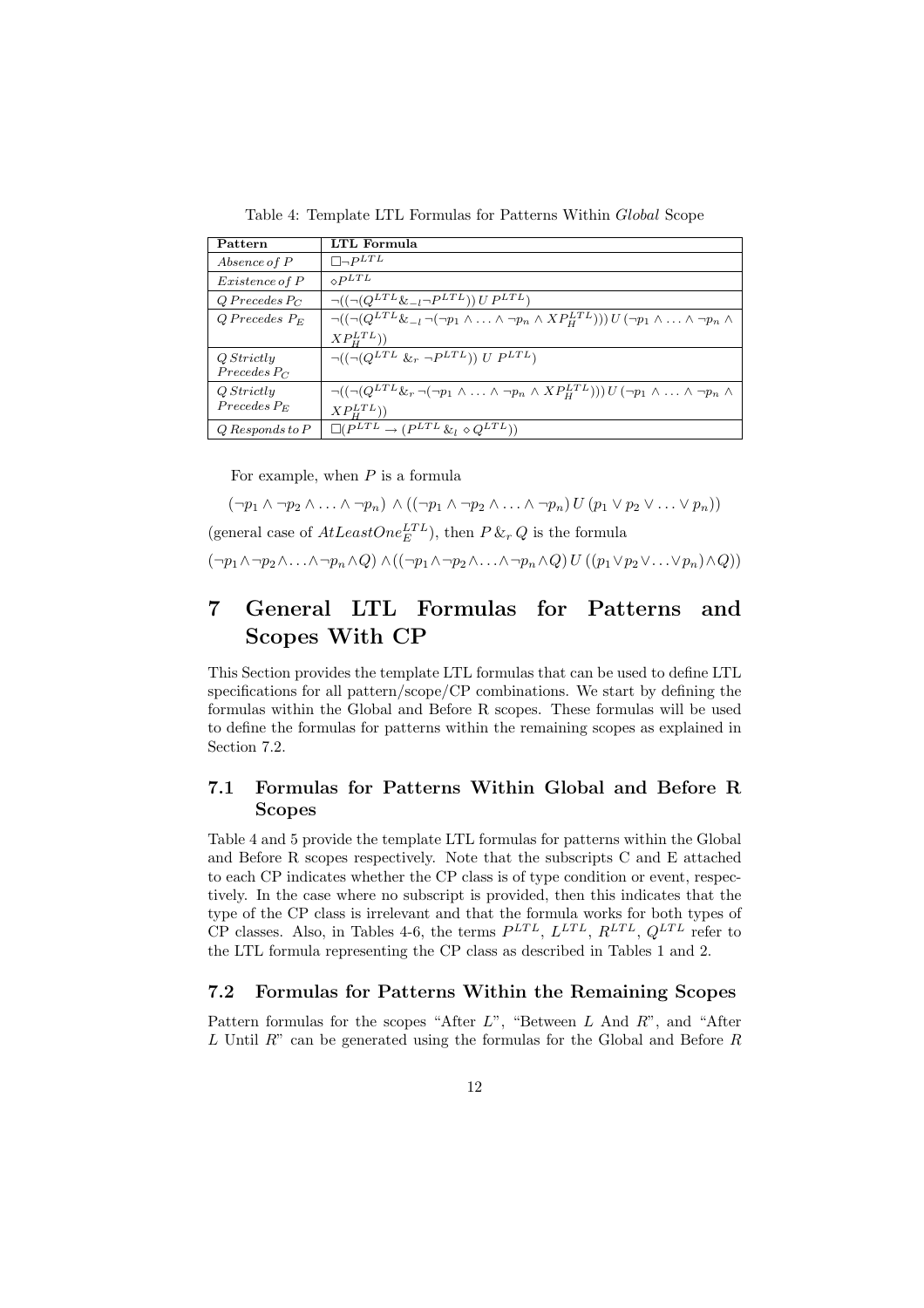| Pattern                              | LTL Formula)                                                                                                                                                                                                                                                                                                                                                                                                |
|--------------------------------------|-------------------------------------------------------------------------------------------------------------------------------------------------------------------------------------------------------------------------------------------------------------------------------------------------------------------------------------------------------------------------------------------------------------|
| Absence of P<br>$Before\,R_C$        | $\lnot((\lnot R^{LTL}) U ((P^{LTL} \&_{r} \lnot R^{LTL}) \&_{l} \diamond R^{LTL}))$                                                                                                                                                                                                                                                                                                                         |
| Absence of P<br>$Before$ $R_E$       | $((\Diamond R^{LTL}) \rightarrow \neg ((\neg ((\neg r_1 \land \ldots \land \neg r_n) \land X(R_H^{LTL}))) U(P^{LTL} \&_r (\neg (\neg r_1 \land \ldots \land \neg r_n))$<br>$\ldots \wedge \neg r_n \wedge XR_H^{LTL})))$                                                                                                                                                                                    |
| Existence of P<br>$Before R_C$       | $\neg((\neg (P^{LTL} \&_{r} \neg R^{LTL})) U R^{LTL})$                                                                                                                                                                                                                                                                                                                                                      |
| Existence of P<br>$Before$ $R_E$     | $\neg((\neg (P^{LTL} \& _{r} \neg (\neg r_1 \wedge \ldots \wedge \neg r_n \wedge XR_H^{LTL}))) U (\neg r_1 \wedge \ldots \wedge \neg r_n \wedge$<br>$XR_{H}^{LTL}))$                                                                                                                                                                                                                                        |
| Q Precedes<br>$P_C$ Before $R_C$     | $\overline{(\diamond R^{LTL})\rightarrow ((\neg (P^{LTL}\&_{r}\neg R^{LTL}))\,U\,((Q^{LTL}\&_{-l}\neg P^{LTL})\vee R^{LTL}))}$                                                                                                                                                                                                                                                                              |
| Q Precedes<br>$P_E$ Before $R_C$     | $(\diamond R^{LTL}) \rightarrow ((\neg ((\neg p_1 \land \ldots \land \neg p_n) \land \neg R^{LTL} \land X(P_H^{LTL} \& \neg R^{LTL})))$<br>$U\left((Q^{LTL}\&_{-l}\neg(\neg p_1 \wedge \ldots \neg p_n \wedge XP_H^{LTL})\right) \vee R^{LTL})\right)$                                                                                                                                                      |
| $Q$ Precedes<br>$P_C$ Before $R_E$   | $(((\neg (P^{LTL} \& \neg (\neg r_1 \wedge \ldots \wedge$<br>$(\Diamond R^{LTL}) \rightarrow$<br>$\neg r_n$<br>$\wedge$<br>$XR_{H}^{LTL})))\, U \,((Q^{LTL} \& -{}_{l} \neg P_{\_}^{LTL}) \vee \,((\neg r_{1} \wedge \ldots \wedge \neg r_{n}) \wedge XR_{H}^{LTL})) ))$                                                                                                                                    |
| Q Precedes<br>$P_E$ Before $R_E$     | $(\Diamond R^{LTL}) \rightarrow ((\neg ((\neg p_1 \land \ldots \land \neg p_n) \land \neg (\neg r_1 \land \ldots \land \neg r_n \land XR^{LTL})_H \land$<br>$\neg p_n \wedge XP_H^{LTL})\vee ((\neg r_1 \wedge \ldots \wedge \neg r_n) \wedge XR_H^{LTL}))$                                                                                                                                                 |
| QStr.Precedes<br>$P_C$ Before $R_C$  | $(\diamond R^{LTL}) \rightarrow ((\neg (P^{LTL} \& r \neg R^{LTL})) U ((Q^{LTL} \& r \neg P^{LTL}) \vee R^{LTL}))$                                                                                                                                                                                                                                                                                          |
| QStr.Precedes<br>$P_E$ Before $R_C$  | $(\diamond R^{LTL}) \rightarrow ((\neg ((\neg p_1 \land \ldots \land \neg p_n) \land \neg R^{LTL} \land X(P_H^{LTL} \&_r \neg R^{LTL})))$<br>$U((Q^{LTL}\& \neg(\neg p_1 \land \ldots \neg p_n \land XP_H^{LTL})) \lor R^{LTL}))$                                                                                                                                                                           |
| Q Str.Precedes<br>$P_C$ Before $R_E$ | $\rightarrow$ $(((\neg (P^{LTL} \& r \neg (\neg r_1 \wedge \dots \wedge$<br>$\left(\diamond R^{LTL}\right)$<br>$\neg r_n$<br>$\wedge$<br>$XR_{H}^{LTL})))\, U \,((Q^{LTL}\&_{r} \neg P^{LTL}) \vee \,((\neg r_{1} \wedge \ldots \wedge \neg r_{n}) \wedge XR_{H}^{LTL}))))$                                                                                                                                 |
| Q Str.Precedes<br>$P_E$ Before $R_E$ | $(\Diamond R^{LTL}) \rightarrow ((\neg ((\neg p_1 \land \ldots \land \neg p_n) \land \neg (\neg r_1 \land \ldots \land \neg r_n \land XR^{LTL})_H \land$<br>$X(P_H^{LTL} \& r \neg (\neg r_1 \wedge \ldots \wedge \neg r_n \wedge XR_H^{LTL}))) \cup ((Q^{LTL} \& r \neg (\neg p_1 \wedge \ldots \wedge$<br>$\neg p_n \wedge XP_H^{LTL})\vee ((\neg r_1 \wedge \ldots \wedge \neg r_n) \wedge XR_H^{LTL}))$ |
| $Q$ Responds to<br>$P$ Before $R_C$  | $\lnot((\lnot R^{LTL}) U ((P^{LTL} \&_{r} \lnot R^{LTL}) \&_{l} ((\lnot (Q^{LTL} \&_{r} \lnot R^{LTL})) U R^{LTL})))$                                                                                                                                                                                                                                                                                       |
| Q Responds to<br>$P$ Before $R_E$    | $\lnot((\lnot((\lnot r_1 \land \ldots \land \lnot r_n) \land X(R_H^{LTL}))) U((P^{LTL} \& r \lnot(\lnot r_1 \land \ldots \land \lnot r_n \land$<br>$XR_{H}^{LTL}))\&( (\neg (Q^{LTL}\&_{r} \neg (\neg r_1 \wedge \ldots \wedge \neg r_n \wedge XR_{H}^{LTL})))U(\neg r_1 \wedge \ldots \wedge$<br>$\neg r_n \wedge XR_H^{LTL})))$                                                                           |
|                                      |                                                                                                                                                                                                                                                                                                                                                                                                             |

Table 5: Template LTL Formulas for Patterns Within  $\operatorname{Before} R$  Scope

Table 6: Template LTL Formulas for Patterns Within the Remaining Scopes

| Scope                  | LTL Formula)                                                                                                                                                  |
|------------------------|---------------------------------------------------------------------------------------------------------------------------------------------------------------|
| After L                | $\lnot ((\lnot L^{LTL}) U (L^{LTL} \& {}_{l} \lnot \mathcal{P}^{LTL}_{C}))$                                                                                   |
| Between L<br>and $R_C$ | $\square((L^{LTL}\&l \neg R^{LTL}) \rightarrow (L^{LTL}\&l \mathcal{P}_{\leq R}^{LTL}))$                                                                      |
| Between L<br>and $R_E$ | $\Box(L^{LTL} \rightarrow (L^{LTL} \& l \mathcal{P}_{\leq R}^{LTL}))$                                                                                         |
| After L<br>Until $R_C$ | $\square((L^{LTL}\&l \neg R^{LTL}) \rightarrow (L^{LTL}\&l((\mathcal{P}_{\leq R}^{LTL} \wedge ((\neg \diamond R^{LTL}) \rightarrow \mathcal{P}_{G}^{LTL}))))$ |
| After L<br>Until $R_E$ | $\square((L^{LTL}) \rightarrow (L^{LTL} \& l((\mathcal{P}_{\leq R}^{LTL} \wedge ((\neg \diamond R^{LTL}) \rightarrow \mathcal{P}_{G}^{LTL}))))$               |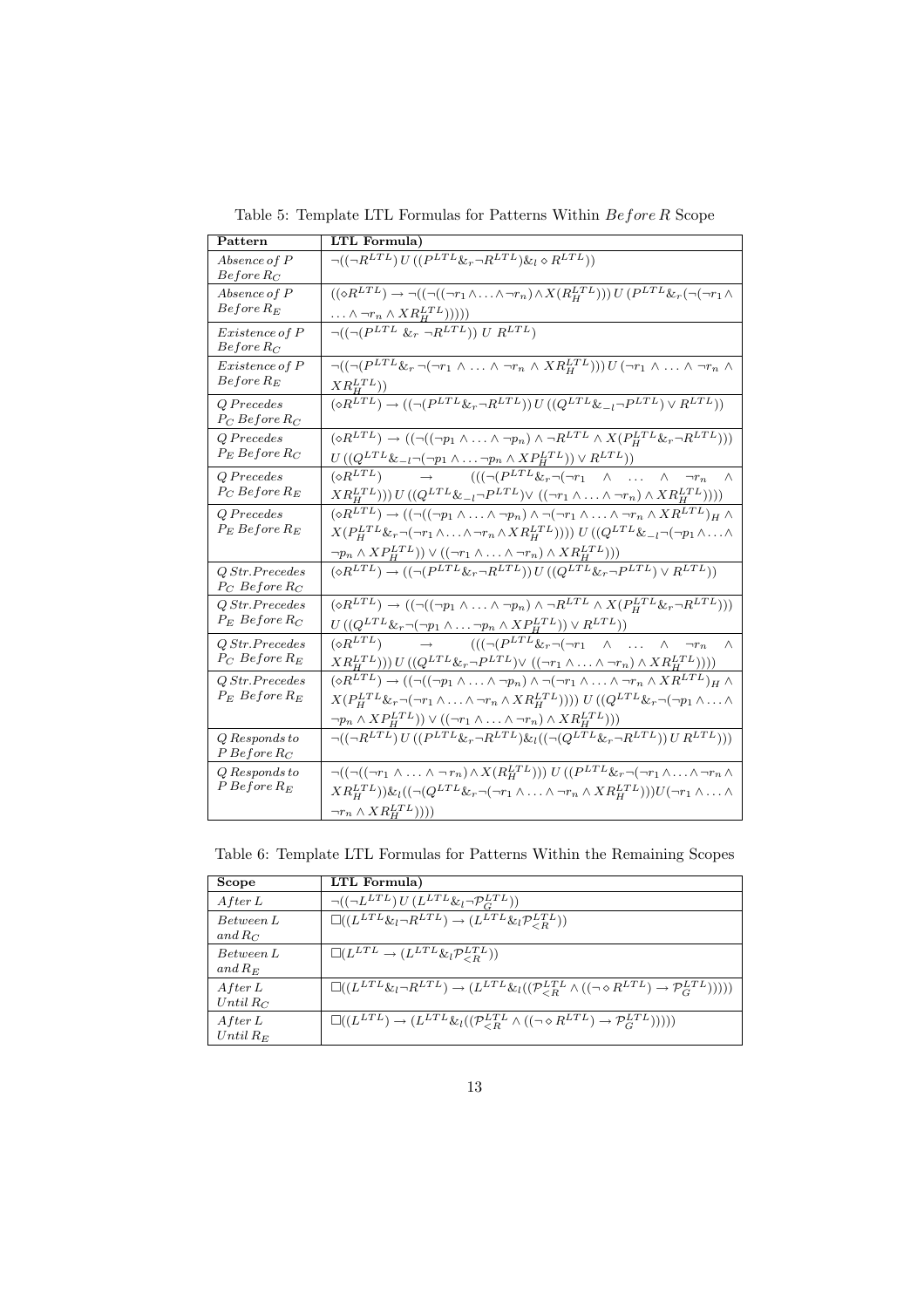scopes described in Tables 3 and 4. In this section, we use the symbol  $\mathcal{P}_G^{LTL}$  to refer to formulas for the specific pattern within the Global scope, and we use the symbol  $\mathcal{P}^{\mathcal{LTL}}_{\leq \mathcal{R}}$  to refer to formulas for the specific pattern within the Before R scope. Table 6 provides the template LTL formulas for patterns within the After L, Between L And R, and After L Until R scopes.

The following is an example of how these general LTL formulas can be used. Let us assume that the desired property can be described by the Response (P,Q) pattern within the Between L and R scope. In addition, let us assume that L is of type  $Parallel_C (l_1, l_2), P$  is of type  $Consecutive_C (p_1, p_2), Q$  is of type  $Parallel_C (q_1, q_2)$ , and R is of type  $AtLeastOne_C (r_1, r_2)$ . To get the desired LTL formula for the Response (P,Q) pattern within the Between L and R scope, we first need to get the formula for this pattern within the Before R scope (i.e. we need to find  $\mathcal{P}_{\leq \mathcal{R}}^{\mathcal{L} \mathcal{I} \mathcal{L}}$ ). The general LTL formula corresponding to this pattern, scope, and CP classes combination is the one next to last in Table 4. The resulting LTL formula  $(\mathcal{P}_{\leq \mathcal{R}}^{\mathcal{L}\mathcal{I}\mathcal{L}})$  for Response (P,Q) Before R is:

$$
\neg((\neg(r_1 \lor r_2)) U (((p_1 \land (\neg(r_1 \lor r_2)) \land X ((p_2 \land \neg(r_1 \lor r_2)))\land ((\neg((q_1 \land q_2 \land \neg(r_1 \lor r_2))))))))))
$$

We can then use this formula  $\mathcal{P}_{\leq \mathcal{R}}^{\mathcal{L} \mathcal{I} \mathcal{L}}$  to generate the LTL formula for the Response (P,Q) Between L And R. Using the second general LTL formula in Table 5, the resulting formula is:

$$
\Box((l_1 \land l_2 \land \neg(r_1 \lor r_2)) \rightarrow ((l_1 \land l_2 \land (\mathcal{P}_{\leq \mathcal{R}}^{\mathcal{LT}}))))
$$

or

$$
\Box((l_1 \land l_2 \land \neg(r_1 \lor r_2)) \rightarrow ((l_1 \land l_2 \land (\neg((\neg(r_1 \lor r_2)) U)((p_1 \land (\neg(r_1 \lor r_2)) \land X((p_2 \land \neg(r_1 \lor r_2))) \land (((\neg((q_1 \land q_2 \land \neg(r_1 \lor r_2)))) U(r_1 \lor r_2))))))))))))
$$

### 8 Summary and Future Work

The work in this paper provided formal descriptions of the different composite propositions (CP) classes defined by Mondragon et al. [6]. In addition, we formally described the patterns and scopes defined by Dweyer et al. [2] when using CP classes. The main contribution of the paper is defining general LTL formulas that can be used to generate LTL specifications of properties defined by patterns, scopes, and CP classes. The general LTL formulas for the Global scope (formulas in Table 4) have been verified using formal proofs [9]. On the other hand, formulas for the remaining scopes (formulas in Tables 5 and 6) were verified using testing and formal reviews [9].

The next step in this work consists of providing formal proofs for formulas of the remaining scopes. In addition, we aim at enhancing the Prospec tool by including the generation of LTL formulas that use the translations provided by this paper.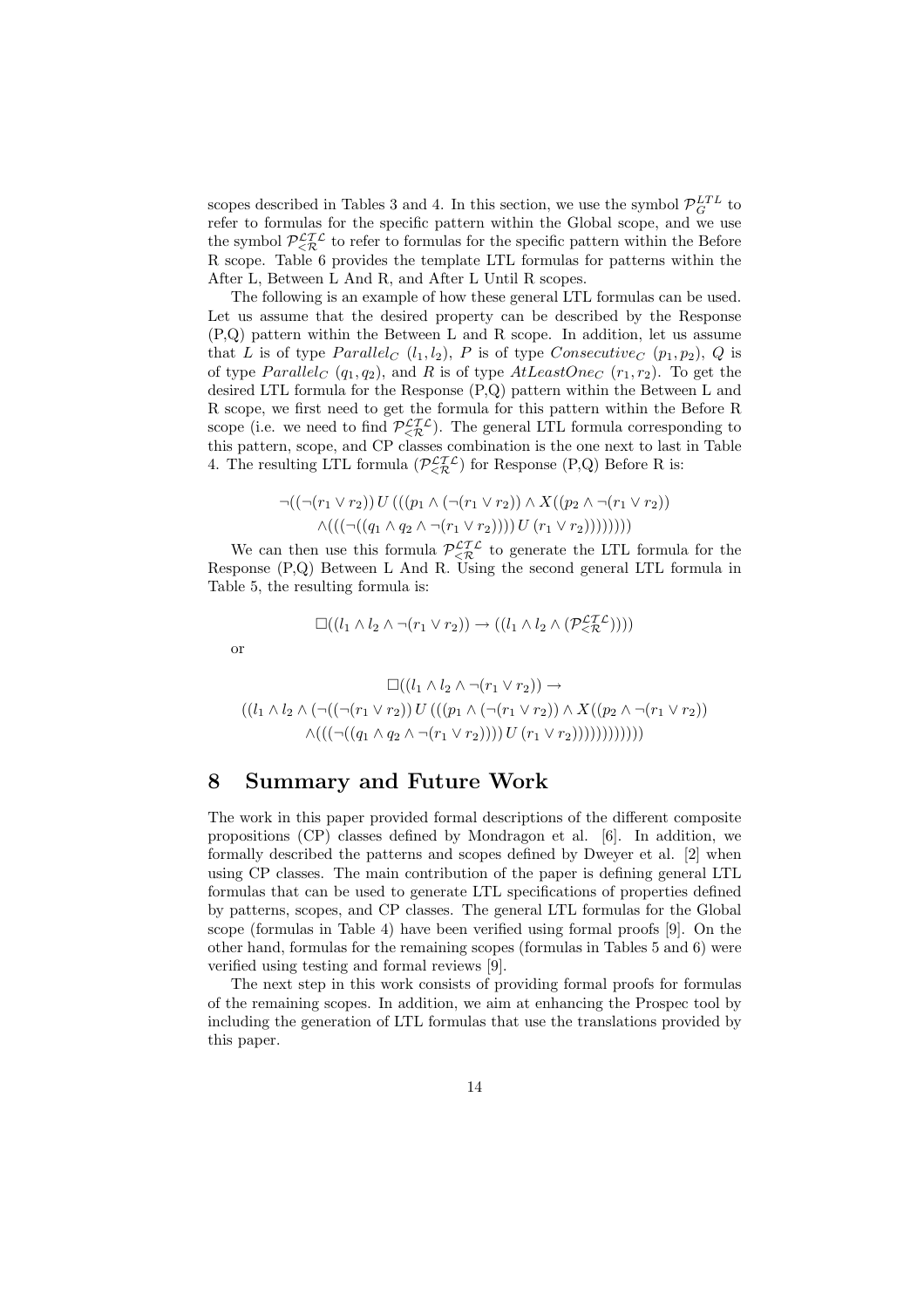Acknowledgments. This work is funded in part by the National Science Foundation (NSF) through grant NSF EAR-0225670, by Texas Department of Transportation grant No. 0-5453, and by the Japan Advanced Institute of Science and Technology (JAIST) International Joint Research Grant 2006-08.

## References

- [1] Cimatti, A., Clarke, E., Giunchiglia, F., and Roveri,M., "NUSMV: a new Symbolic Model Verifier", International Conference on Computer Aided Verification CAV, July 1999.
- [2] Dwyer, M. B., Avrunin, G. S., and Corbett, J. C.,"Patterns in Property Specification for Finite State Verification," Proceedings of the 21st international conference on Software engineering, Los Angeles, CA, 1999, 411–420.
- [3] Hall, A., "Seven Myths of Formal Methods," IEEE Software, September 1990, 11(8)
- [4] Holzmann G. J., The SPIN Model Checker: Primer and Reference Manual, Addison-Wesley Professional, 2004.
- [5] Havelund, K., and Pressburger, T., "Model Checking Java Programs using Java PathFinder", International Journal on Software Tools for Technology Transfer, 2(4), April 2000.
- [6] Mondragon, O. and Gates, A. Q., "Supporting Elicitation and Specification of Software Properties through Patterns and Composite Propositions," Intl. Journal Software Engineering and Knowledge Engineering, 14(1), Feb. 2004.
- [7] Manna, Z. and Pnueli, A., "Completing the Temporal Picture," Theoretical Computer Science, 83(1), 1991, 97–130.
- [8] Rushby, J., "Theorem Proving for Verification," Modelling and Verification of Parallel Processes, June 2000.
- [9] Salamah, I. S., Defining LTL formulas for complex pattern-based software properties, University of Texas at El Paso, Department of Computer Science, PhD Dissertation, July 2007.
- [10] Smith, R, Avrunin, G, Clarke, L, and Osterweil, L, "PROPEL: an approach supporting property elucidation" Proceedings of the 22rd International Conference on Software Engineering, ICSE, May 2002, Orlando, Florida
- [11] Stolz, V. and Bodden, E., "Temporal Assertions using AspectJ", Fifth Workshop on Runtime Verification, July 2005.
- [12] Spec Patterns, http://patterns.projects.cis.ksu.edu/, May 2007.